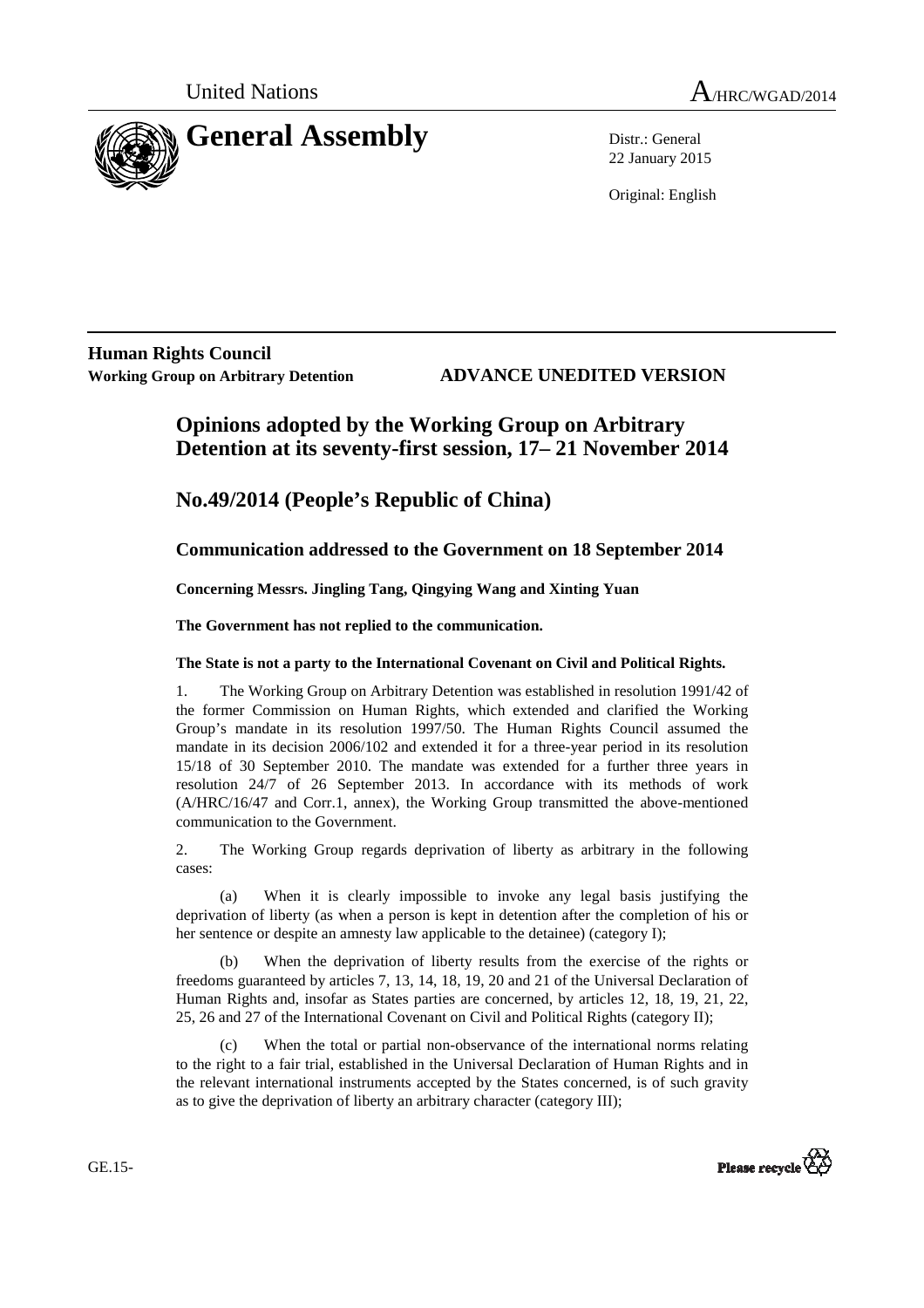(d) When asylum seekers, immigrants or refugees are subjected to prolonged administrative custody without the possibility of administrative or judicial review or remedy (category IV);

(e) When the deprivation of liberty constitutes a violation of international law for reasons of discrimination based on birth; national, ethnic or social origin; language; religion; economic condition; political or other opinion; gender; sexual orientation; or disability or other status, and which aims towards or can result in ignoring the equality of human rights (category V).

#### **Submissions**

#### *Communication from the source*

3. According to the source, Messrs. Jingling Tang, Qingying Wang and Xinting Yuan are all active participants of the 'Nonviolent Citizens' Disobedience Movement', reportedly a network of activists that advocate for reforms aimed at bringing about liberal democracy in China.

4. Mr. Jingling Tang, born in 1971, is a Chinese national residing in Guangzhou City, Guangdong Province, China. Since 2000, Mr. Tang has practiced as a lawyer in Guangdong Province and dealt with a variety of human rights defense cases. The source informs that in recent years, police allegedly detained, threatened, and tortured Mr. Tang as a result of his human rights activism. In 2006, Chinese authorities did not renew Mr. Tang's attorney license, as a consequence of his work on a local election recall case in Taishi Village, Guangdong Province. Since his disbarment, Mr. Tang has worked as a "citizen agent" by providing legal assistance on human rights cases and collaborating on campaigns related to civil and political rights reforms. Mr. Tang founded the Nonviolent Citizens' Disobedience Movement.

5. Mr. Qingying Wang, born in 1982, is a Chinese national residing in Guangzhou City, Guangdong Province, China. Mr. Wang was previously a teacher at Guangdong University of Technology. Since 2006, he has been a prodemocracy activist while also supporting the actions of Mr. Tang. The source informs that in 2009, under pressure from local authorities, the University fired Mr. Wang after he signed Charter 08, the manifesto promoting political reform and democratization in China. In 2013, he participated actively in the Nonviolent Citizens' Disobedience Movement with Mr. Tang and Mr. Xinting Yuan. Mr. Wang often faced harassment and pressure from authorities due to his human rights activism.

6. Mr. Xinting Yuan (aka, Yuan Chaoyang), born in 1971, was previously an editor at the Guangzhou Press. The source informs that in 2009, under the pressure by local authorities, the company fired Mr. Yuan after he signed Charter 08. Since 2013, Mr. Yuan has participated actively in the Nonviolent Citizens' Disobedience Movement. Over the last few years, Mr. Yuan has been pressured and harassed by national authorities for his human rights defense activities.

7. The source reports that on 16 May 2014, Messrs. Tang, Wang and Yuan were all arrested on criminal charges of suspicion of "creating a disturbance" and have been detained since. Following their arrest, they were all detained at Guangzhou Baiyun District Detention Center and on 19 June 2014, transferred to Guangzhou No. 1 Detention Center, where they remain to date.

8. According to the source, Mr. Tang was arrested in his home by the police officers from Baiyun District Branch of the Guangzhou Public Security Bureau ("Guangzhou PSB"). Earlier on that day, the police presented a search warrant and a criminal detention notice issued by the Baiyun District Branch of the Guangzhou PSB pursuant to article 80 of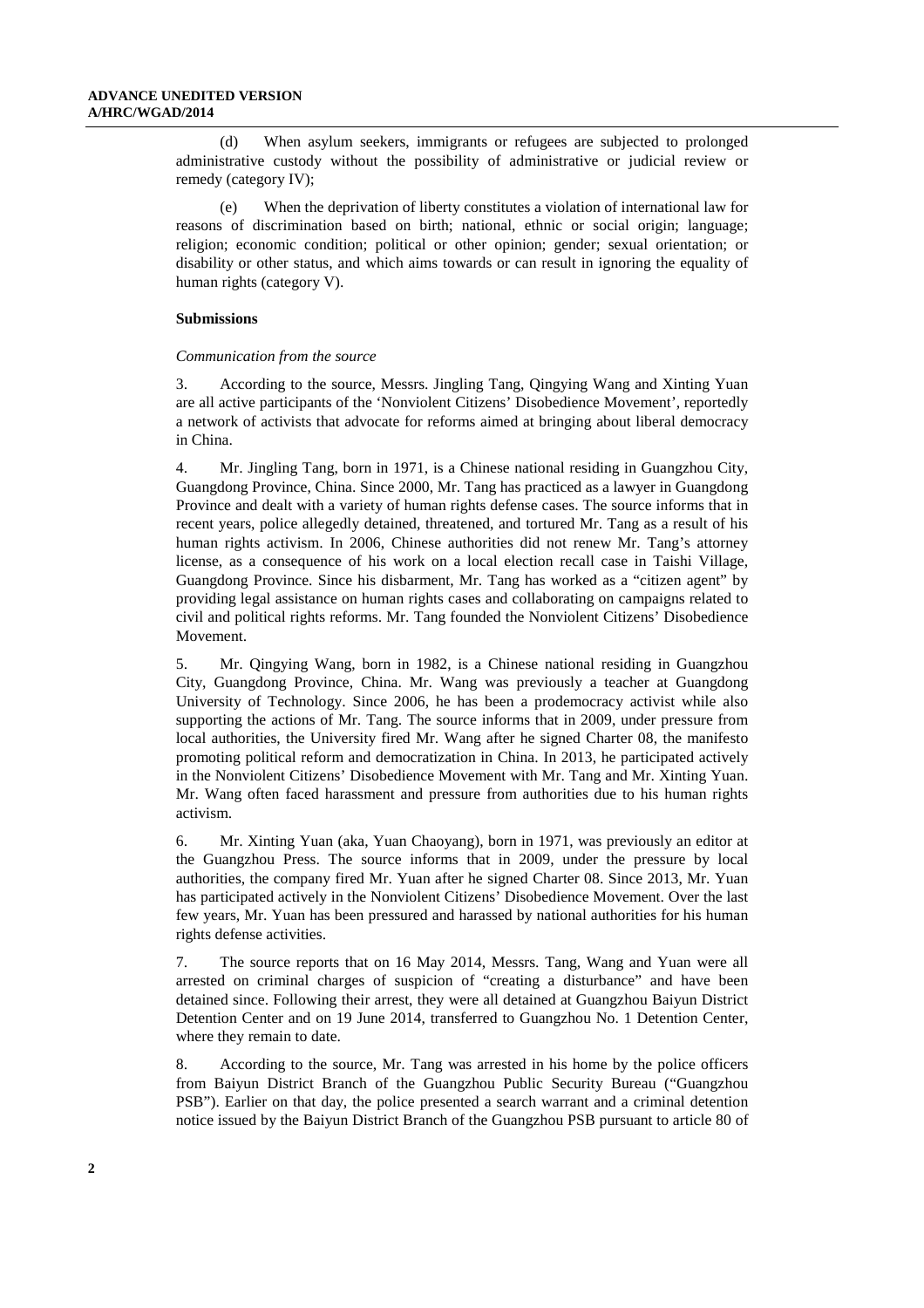the Criminal Procedure Law of the People's Republic of China that regulates the initial detention of criminal suspects. They searched his residence and confiscated computers, cell phones and books.

9. The source reports that Mr. Wang was arrested in his home by national security police officers from Guangzhou PSB. Together with police officers from Baiyun District and Panyu District Branches of the Guangzhou PSB, they searched his home and confiscated laptops and cell phones in the absence of any warrant. Mr. Yuan was reportedly arrested in his home by police officers from the Guangzhou PSB who did not present any warrant.

10. The source informs that on 20 June 2014, Messrs Tang, Wang and Yuan were all formally charged by the Guangzhou Municipal People's Procuratorate, under charges of "inciting subversion of State power'', pursuant to article 105 (2) of the Criminal Law of the People's Republic of China. This provision stipulates a fixed-term imprisonment of not more than five years to those who incite others by spreading rumors or slanders or any other means to subvert the state power or overthrow the socialist system. The ringleaders and the others who commit major crimes shall be sentenced to fixed-term imprisonment of not less than five years.

11. On 21 May 2014, Mr. Tang's lawyer met with him at Baiyun District Detention Center. Mr. Tang reported that a discipline management officer had tried to force him to squat but he refused, prompting the enraged officer to violently kick him. In addition, the detention center did not allow his family to send eye-glasses to Mr. Tang even though he is severely nearsighted. His family has not been allowed to meet him since he was arrested.

12. On 23 May 2014, Mr. Wang's lawyer met him at Baiyun District Detention Center, and learned that his client had allegedly been tortured and mistreated. Reportedly, Mr. Wang had been repeatedly slapped in the face by authorities for refusing to falsify evidence against Mr. Tang and Mr. Yuan. He had also been forced to work long hours and held in a 20-square meter room with 30 other inmates, and given very poor-quality and inadequate food. Following his visit on 10 June 2014, the lawyer reported that Mr. Wang had been interrogated at least 20 times, sometimes for as long as 12-13 hours at a time, until he confessed under duress. Since having confessed under duress, Mr. Wang has reportedly received improved treatment, being placed in a larger room and no longer beaten. Mr. Wang's wife was reportedly also harassed and threatened by national security officers.

13. The source submits that the deprivation of liberty of Messrs. Tang, Wang and Yuan is arbitrary and falls within category II of the categories applicable to the consideration of cases submitted to the Working Group. The source claims that they, as active members of the Nonviolent Citizens' Disobedience Movement, have been detained solely on the basis of the peaceful exercise of their rights guaranteed under articles 19 and 20 of the Universal Declaration of Human Rights (UDHR), namely the right to freedom of opinion and expression and the right of freedom of peaceful assembly.

14. The source further submits that the deprivation of liberty of Messrs. Tang, Wang and Yuan also falls within category III of the categories applicable to the consideration of cases submitted to the Working Group. No arrest warrant was produced for the arrests of Mr. Wang and Mr. Yuan. In addition, the petitioners were not informed of the exact charges brought against them until four days after their arrest. They now face prosecution under a criminal charge that carries a more severe punishment than the one for which they were initially detained. Furthermore, Mr. Wang's confessions were allegedly extracted under torture during his detention. The source argues that this constitutes a violation of articles 9, 10 and 11 of the UDHR.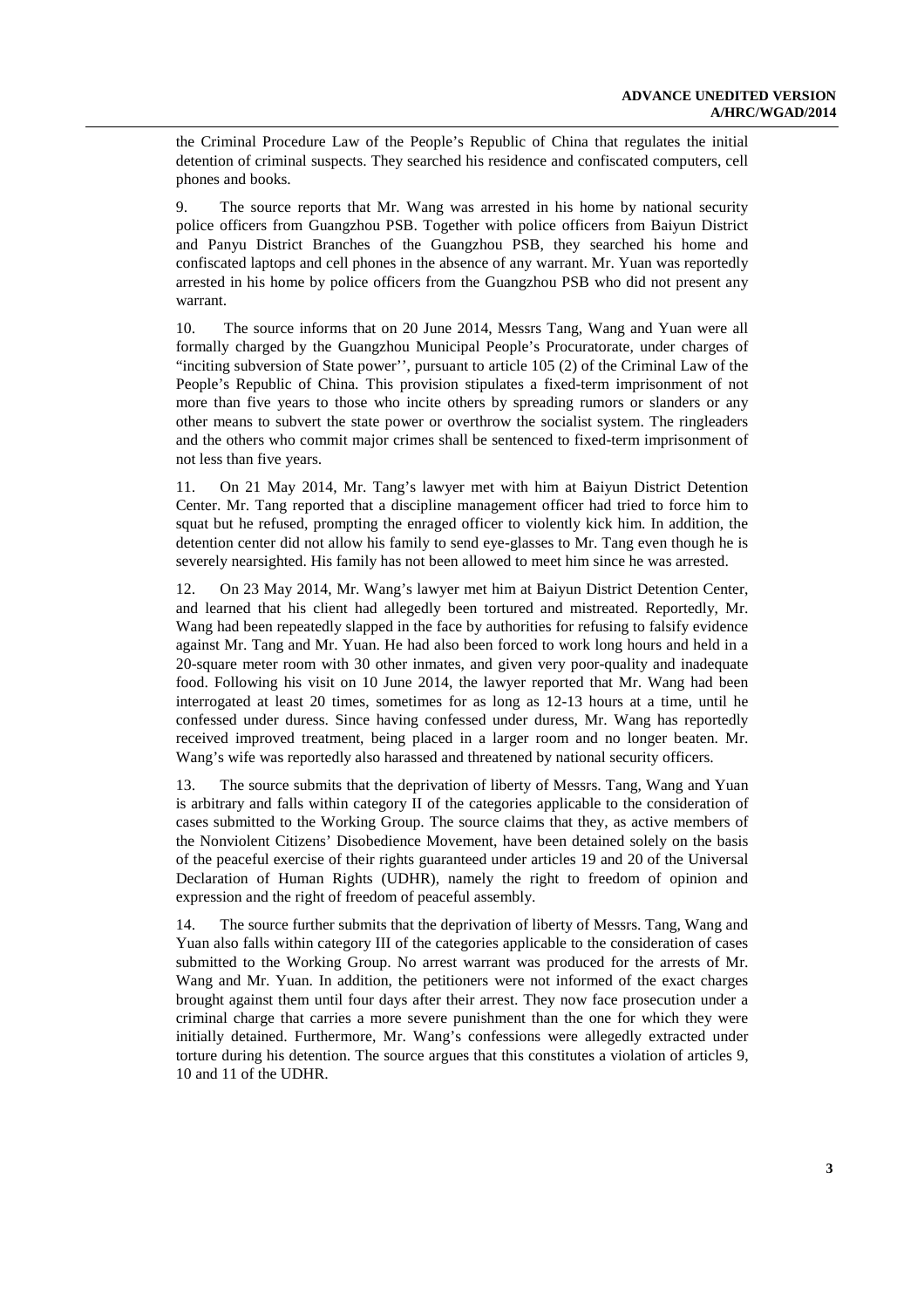#### *Response from the Government*

15. The Working Group addressed a communication to the Government of China on 18 September 2014, requesting detailed information about the current situation of Messrs. Tang, Wang and Yuan and a clarification of the legal provisions justifying their continued detention. The Working Group regrets that the Government has not responded to the allegations transmitted to it.

16. According to paragraph 15 of the Working Group's revised methods of work, a Government is requested to reply to a communication within 60 days from the date of its transmittal. However, in accordance with paragraph 16, the Working Group may grant a Government a further period of a maximum of one month in which to reply.

#### **Discussion**

17. Despite the absence of any information from the Government, the Working Group considers that it is in a position to render an opinion on the case on the basis of the submissions that have been made, in conformity with paragraph 16 of its revised methods of work. $^1$ 

18. In the present case, the Government has chosen not to rebut the prima facie reliable allegations submitted by the source. The Working Group has in its jurisprudence established the ways in which it deals with evidentiary issues.<sup>2</sup> If the source has established a prima facie case for breach of international requirements constituting arbitrary detention, the burden of proof should be understood to rest upon the Government if it wishes to refute the given allegations. Hence, the Working Group should base its opinion on the prima facie case made out by the source.

19. On 16 May 2014, Messrs. Tang, Wang and Yuan were reportedly arrested in their respective homes by national security police officers from Guangzhou PSB. In particular, Mr. Wang and Mr. Yuan were arrested by police officers who did not present any warrant and they were not informed of the exact charges brought against them until four days after their arrest. The arrests of Mr. Wang and Mr. Yuan were, therefore, conducted in violation of article 9 of the UDHR which stipulates that "No one shall be subjected to arbitrary arrest, detention or exile."

20. Furthermore, reportedly, although Messrs. Tang, Wang and Yuan were arrested initially on criminal charges of suspicion of "creating a disturbance", they were all formally charged on 20 June 2014 by the Guangzhou Municipal People's Procuratorate, for "inciting subversion of State power'', pursuant to article 105 (2) of the Criminal Law of the People's Republic of China, which would call for an immensely higher level of punishment when compared to the allegations at the time of their arrest. Such a change of charges to the disadvantage of the accused also constitutes a clear violation of articles 9, 10 and 11 of the UDHR.

21. Whereas article 10 of the UDHR requires that everyone is entitled in full equality to a fair and public hearing by an independent and impartial tribunal, in the determination of his rights and obligations and of any criminal charge against him, article 11, paragraph 2 specifies that no one shall be held guilty of any penal offence on account of any act or omission which did not constitute a penal offence, under national or international law, at the time when it was committed. Nor shall a heavier penalty be imposed than the one that was applicable at the time the penal offence was committed.

 $\overline{a}$ 

<sup>&</sup>lt;sup>1</sup> See for instance Opinion No.  $5/2014$  (Iraq) with references in [15]-[16] 'Evidence'.

<sup>&</sup>lt;sup>2</sup> See, for example, Report of the Working Group,  $A/HRC/19/57$ , para. 68.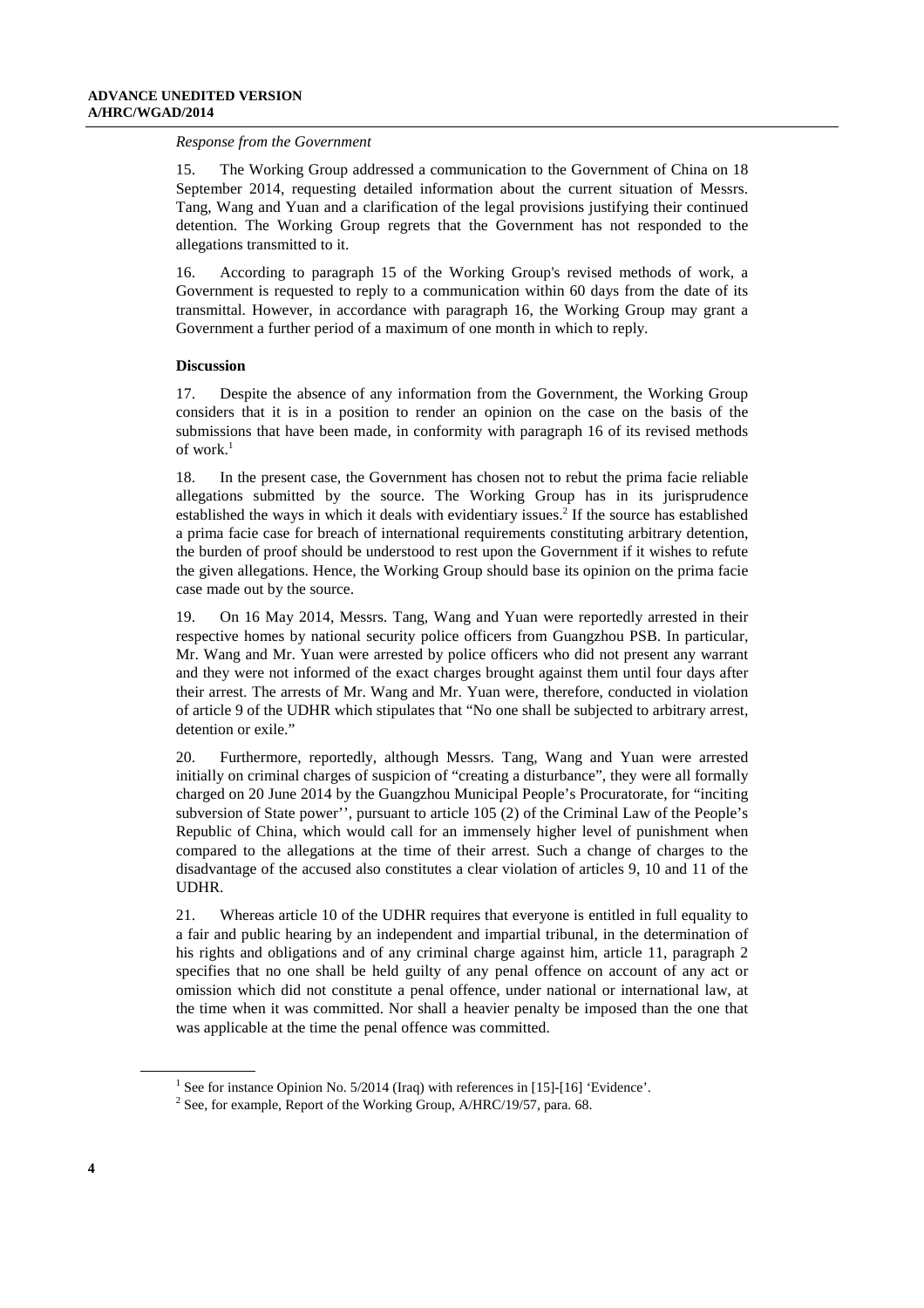22. Furthermore, the source reports that Mr. Tang and Mr. Wang were subjected to torture and ill-treatment in the detention center. Mr. Tang was violently kicked by a discipline officer and has neither been allowed to meet his family since the inception of his detention, nor to receive eye-glasses from them. The source also alleges that Mr. Wang had been subjected to a repeated practice of torture and ill-treatment by the authorities who forced him to falsify evidence against Mr. Tang and Mr. Yuan. It was only after he made false confessions that he received improved treatment. Such a practice of torture and illtreatment is in clear violation of the international norms on the prohibition of torture, including article 5 of the UDHR, which stipulates that "No one shall be subjected to torture or to cruel, inhuman or degrading treatment or punishment."

23. The Working Group further notes that Messrs. Tang, Wang and Yuan have been subjected to detention from 16 May 2014 to this day without trial. It is part of the wellestablished international law on detention that pre-trial detention should be an exception and should be as short as possible. In its 2011 annual report (A/HRC/19/57, paras. 48-58), the Working Group also underlined that pre-trial detention should be an exceptional measure. The Working Group finds that the mismanagement of the criminal administration as evidenced by the practice of torture and ill-treatment, prolonged pre-trial detention, and the change of charge to the effect of increasing the severity of sanction are of such gravity as to give the deprivation of liberty an arbitrary character, falling within category III of the categories applicable to the consideration of cases submitted to the Working Group.

24. The Working Group is also highly concerned by the fact that, as alleged by the source, Messrs. Tang, Wang and Yuan, active members of the Nonviolent Citizens' Disobedience Movement, have been detained on the basis of the peaceful exercise of their rights guaranteed under articles 19 and 20 of the UDHR providing for the right to freedom of opinion and expression and the right of freedom of peaceful assembly. The deprivation of liberty of Messrs. Tang, Wang and Yuan, in this context**,** is arbitrary and falls within category II of the categories applicable to the consideration of cases submitted to the Working Group.

#### **Disposition**

25. In the light of the foregoing, the Working Group on Arbitrary Detention renders the following Opinion:

(a) The deprivation of liberty of Messrs. Tang, Wang and Yuan from 16 May 2014 to this day has been conducted as a result of their legitimate exercise of the rights or freedoms guaranteed by articles 19 and 20 of the Universal Declaration of Human Rights. It falls within category II of the categories applicable to the consideration of cases submitted to the Working Group.

(b) The aforementioned deprivation of liberty is also in violation of articles 9, 10 and 11 of the Universal Declaration of Human Rights, falling within category III of the categories applicable to the consideration of cases submitted to the Working Group.

26. Consequent upon the Opinion rendered, the Working Group requests the Government of China to take the necessary steps to remedy the situation of Messrs. Tang, Wang and Yuan without delay. The Working Group considers that, taking into account all the circumstances of the case, the adequate remedy would be to immediately release Messrs. Tang, Wang and Yuan and grant them reparation for the harm they have suffered during the period of their arbitrary detention.

27. In accordance with article 33(a) of its revised methods of work, the Working Group considers it appropriate to refer the allegations of torture to the Special Rapporteur on torture and other cruel, inhuman or degrading treatment for appropriate action.